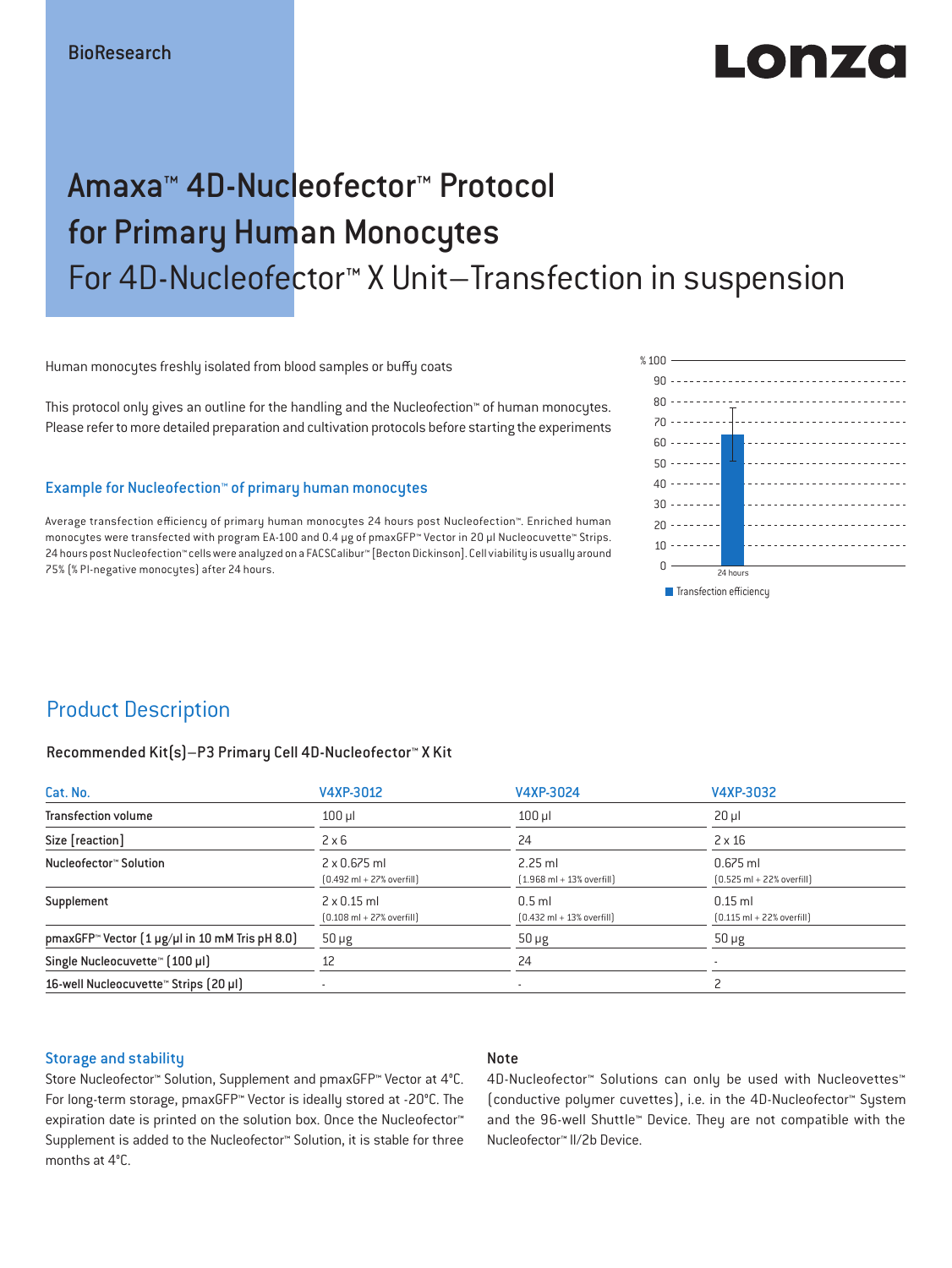### Required Material

### Note

Please make sure that the entire supplement is added to the Nucleofector<sup>™</sup> Solution. The ratio of Nucleofector™ Solution to supplement is 4.5 : 1 (see table 1)

- 4D-Nucleofector™ System (4D-Nucleofector™ Core Unit and 4D-Nucleofector™ X Unit)
- Supplemented 4D-Nucleofector™ Solution at room temperature
- Supplied 100 µl single Nucleocuvette™ or 20 µl 16-well Nucleocuvette™ Strips
- Compatible tips for 20 µl Nucleocuvette™ Strips: epT.I.P.S. [US/CDN: Eppendorf North America, Cat. No. 2491.431, Rest of World: Eppendorf AG, Cat. No. 0030073.266], Matrix TallTips® [Matrix Technologies Corp., Cat. No. 7281] or LTS Tips [Rainin Instruments, LLC, Cat. No. SR-L10F, SR/SS-L250S, SR/SS-L300S]. Before using other types of pipette tips, please ensure they reach the bottom of the Nucleocuvette™ Wells without getting stuck
- Supplied pmaxGFP™ Vector, stock solution 1 µg/µl

### Note

For positive control using pmaxGFP™, dilute the stock solution to an appropriate working concentration. Further details are provided in table 3 of this Optimized Protocol. The volume of substrate solution added to each sample should not exceed 10% of the total reaction volume [2 µl for 20 µl reactions; 10 µl for 100 µl reactions).

- Substrate of interest, highly purified, preferably by using endotoxin-free kits; A260:A280 ratio should be at least 1.8
- Cell culture plates of your choice
- Culture medium: Please use your established human monocyte culture medium and required supplements.
- For enrichment: We recommend using the RosetteSep™ Isolation Kit for human monocytes [Stem Cell Technologies, Cat. No 15028]. Alternatively, it is also possible to use the Monocyte Isolation Kit II [Miltenyi Biotec, Cat. No. 130-091-153] to purify the monocytes
- PBS/BSA for isolation: PBS containing 0.5% BSA Ficoll-Paque™ (GE Healthcare; cat. No. 17-1440-03)
- Prewarm appropriate volume of culture medium to 37°C (see table 2)
- Appropriate number of cells/sample (see table 2)

### 1. Pre Nucleofection™

### Note

This protocol only gives an outline for the handling and the Nucleofection™ of human monocytes. Experimental results and viability may vary within different blood samples or buffy coats.

### Enrichment of monocytes from buffy coats

- 1.1 Centrifuge one buffy coat (~60 ml) in two 50 ml tubes at 1200xg for 20 minutes at RT (brake off)
- 1.2 Remove most of the serum in the upper layer
- 1.3 Transfer the interphases (PBMC) together with traces of serum and erythrocytes (~15 ml) into two fresh 50 ml tubes
- 1.4 Add 1000 μl cold Rosette-Cocktail (4°C) to each PBMC mix and vortex
- 1.5 Incubate 20 minutes at RT
- 1.6 Dilute 15 ml of the PBMC mix with 15 ml PBS/BSA and mix gently
- 1.7 Prepare two 50 ml tubes with 15 ml Ficoll-Paque™ and place 30 ml of the diluted PBMC-Mix as a layer on top of the Ficoll-Paque™
- 1.8 Centrifuge at 1200xg for 20 minutes at RT with brake off
- 1.9 Collect the interphase and transfer it to a fresh 50 ml tube on ice
- 1.10 Wash the enriched cells 2 x with ice-cold PBS/BSA
- 1.11 Resuspend cells in 5 ml PBS/BSA

### Note

If you want to enrich monocytes from whole blood please refer to the RosetteSep® Procedure for Human Monocyte Enrichment Cocktail (www. stemcell.com).

### 2. Nucleofection™

For Nucleofection™ Sample contents and recommended Nucleofector™ Program, please refer to Table 3.

- 2.1 Please make sure that the entire supplement is added to the Nucleofector™ Solution
- 2.2 Start 4D-Nucleofector™ System and create or upload experimental parameter file (for details see device manual)
- 2.3 Select/Check for the appropriate Nucleofector™ Program (see table 3)
- 2.4 Prepare cell culture plates by filling appropriate number of wells with desired volume of recommended culture media (see table 4) and pre-incubate/equilibrate plates in a humidified  $37^{\circ}$ C/5% CO<sub>2</sub> incubator
- 2.5 Pre-warm an aliquot of culture medium to 37°C (see table 4)
- 2.6 Prepare plasmid DNA or pmaxGFP™ Vector or siRNA (see table 3)
- 2.7 Count an aliquot of the cells and determine cell density
- 2.8 Centrifuge the required number of cells (see table 3) at 90xg for 10 minutes at room temperature. Remove supernatant completely
- 2.9 Resuspend the cell pellet carefully in room temperature 4D-Nucleofector™ Solution (see table 3)
- 2.10 Prepare mastermixes by dividing cell suspension according to number of substrates
- 2.11 Add required amount of substrates to each aliquot (max. 10% of final sample volume)
- 2.12 Transfer mastermixes into the Nucleocuvette™ Vessels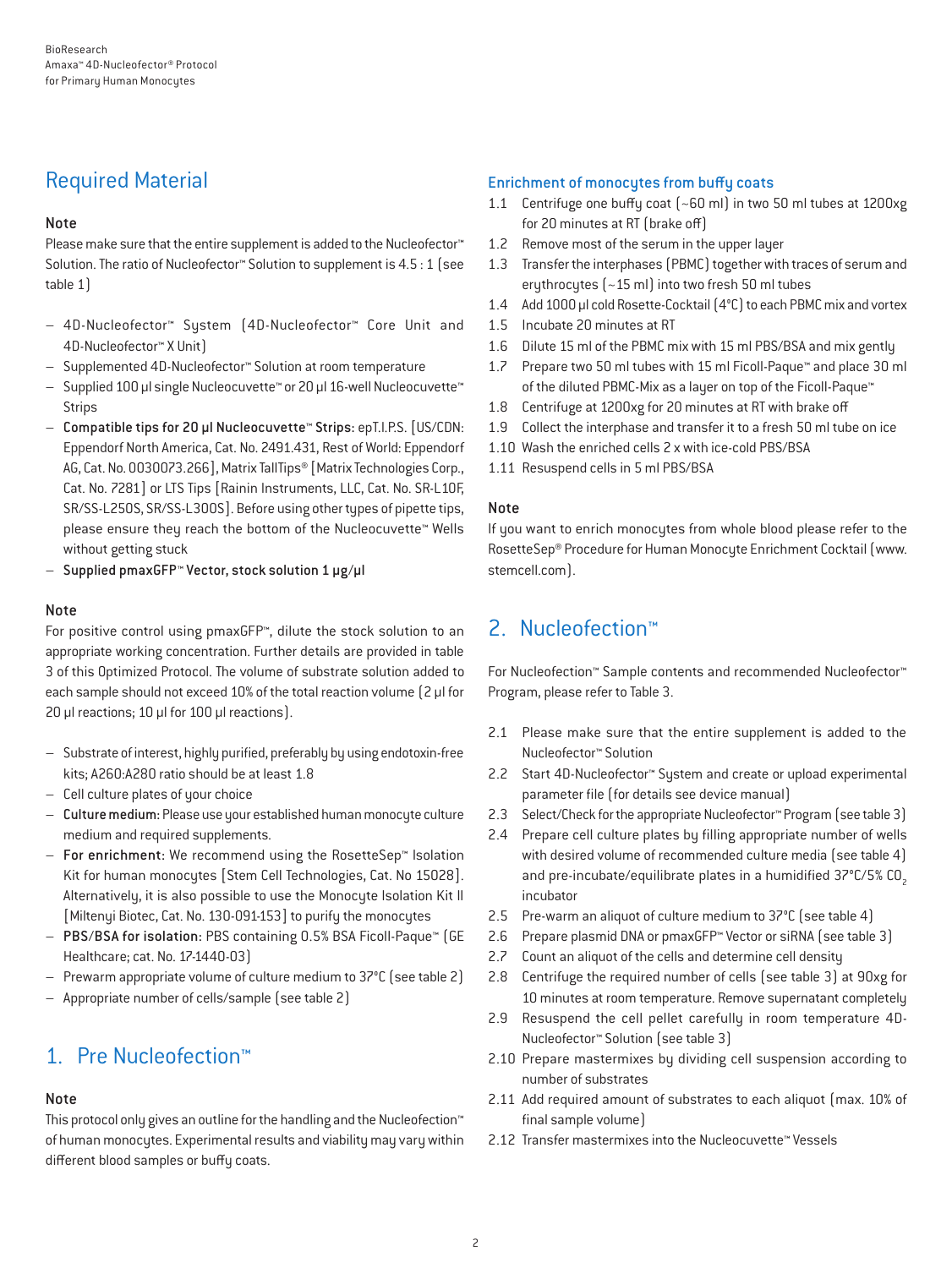#### Note

As leaving cells in Nucleofector™ Solution for extended periods of time may lead to reduced transfection efficiency and viability it is important to work as quickly as possible. Avoid air bubbles while pipetting.

- 2.13 Gently tap the Nucleocuvette™ Vessels to make sure the sample covers the bottom of the cuvette
- 2.14 Place Nucleocuvette™ Vessel with closed lid into the retainer of the 4D-Nucleofector™ X Unit. Check for proper orientation of the Nucleocuvette™ Vessel
- 2.15 Start Nucleofection™ Process by pressing the "Start" on the display of the 4D-Nucleofector™ Core Unit (for details, please refer to the device manual)
- 2.16 After run completion, carefully remove the Nucleocuvette™ Vessel from the retainer
- 2.17 Resuspend cells with pre-warmed medium (for recommended volumes see table 5). Mix cells by gently pipetting up and down two to three times. When working with the 100 µl Nucleocuvette™ use the supplied pipettes and avoid repeated aspiration of the sample
- 2.18 Plate desired amount of cells in culture system of your choice (for recommended volumes see table 5)

### 3. Post Nucleofection™

3.1 Incubate the cells in humidified 37°C/5% CO<sub>2</sub> incubator until analysis. Gene expression or down regulation, respectively, is often detectable after only 4–8 hours

#### Lonza Cologne GmbH 50829 Cologne, Germany

Please note that the Amaxa™ Nucleofector™ Technology is not intended to be used for diagnostic purposes or for testing or treatment in humans.

The Nucleofector™ Technology, comprising Nucleofection™ Process, Nucleofector™ Device, Nucleofector™ Solutions, Nucleofector™ 96-well Shuttle™ System and 96-well Nucleocuvette™ plates and modules is covered by patent and/or patent-pending rights owned by Lonza Cologne GmbH.

Amaxa, Nucleofector, Nucleofection, 4D-Nucleofector, Nucleocuvette and maxGFP are registered trademarks of the Lonza Cologne GmbH in Germany and/or U.S. and/ or other countries.

Other product and company names mentioned herein are the trademarks of their respective owners.

This kit contains a proprietary nucleic acid coding for a proprietary copepod fluorescent protein intended to be used as a positive control with this Lonza product only. Any use of the proprietary nucleic acid or protein other than as a positive control with this Lonza product is strictly prohibited. USE IN ANY OTHER APPLICATION REQUIRES A LICENSE FROM EVROGEN. To obtain such a license, please contact Evrogen at license@evrogen.com. The CMV promoter is covered under U.S. Patents 5,168,062 and 5,385,839 and its use is permitted for research purposes only. Any other use of the CMV promoter requires a license from the University of Iowa Research Foundation, 214 Technology Innovation Center, Iowa City, IA 52242.

The use of this product in conjunction with materials or methods of third parties may require a license by a third party. User shall be fully responsible for determining whether and from which third party it requires such license and for the obtainment of such license.

No statement is intended or should be construed as a recommendation to infringe any existing patent.

### Additional Information

For an up-to-date list of all Nucleofector™ References, please refer to: www.lonza.com/nucleofection-citations

For more technical assistance, contact our Scientific Support Team:

### USA /Canada

Phone: 800 521 0390 (toll-free) Fax: 301 845 8338 E-mail: scientific.support@lonza.com

### Europe and Rest of World

Phone: +49 221 99199 400 Fax: +49 221 99199 499 E-mail: scientific.support.eu@lonza.com

© Copyright 2010, Lonza Cologne GmbH. All rights reserved.